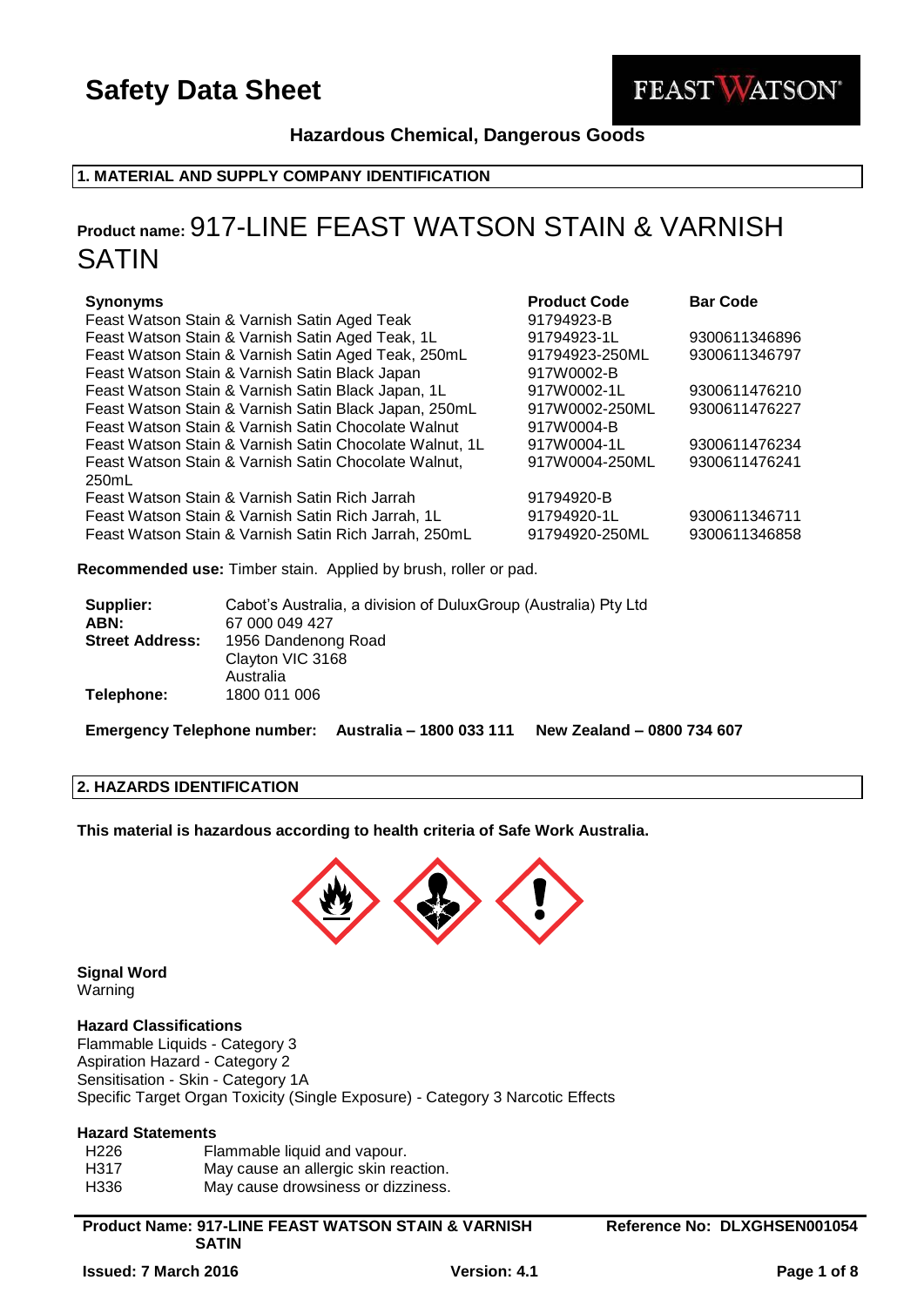

#### **Prevention Precautionary Statements**

- P102 Keep out of reach of children.
- P103 Read label before use.
- P210 Keep away from heat/sparks/open flames/hot surfaces. No smoking.
- P233 Keep container tightly closed.
- P240 Ground/bond container and receiving equipment.
- P241 Use explosion-proof electrical, ventilating, lighting and all other equipment.
- P242 Use only non-sparking tools.
- P243 Take precautionary measures against static discharge.
- P261 Avoid breathing dust, fume, gas, mist, vapours or spray..
- P271 Use only outdoors or in a well-ventilated area.
- P272 Contaminated work clothing should not be allowed out of the workplace.
- P280 Wear protective clothing, gloves, eye/face protection and suitable respirator.

## **Response Precautionary Statements**

P101 **If medical advice is needed, have product container or label at hand.** 

- P303+P361+P353 IF ON SKIN (or hair): Remove/Take off immediately all contaminated clothing. Rinse skin with water/shower.
- P304+P340 IF INHALED: Remove victim to fresh air and keep at rest in a position comfortable for breathing.
- P312 Call a POISON CENTER or doctor/physician if you feel unwell.
- P333+P313 If skin irritation or rash occurs: Get medical advice/attention.
- P363 Wash contaminated clothing before reuse.

## **Storage Precautionary Statements**

| P403+P233 | Store in a well-ventilated place. Keep container tightly closed. |
|-----------|------------------------------------------------------------------|
| P403+P235 | Store in a well-ventilated place. Keep cool.                     |
| P405      | Store locked up.                                                 |

### **Disposal Precautionary Statement**

P501 Dispose of contents/container in accordance with local, regional, national and international regulations.

#### **Poison Schedule:** S5. Caution

## **DANGEROUS GOOD CLASSIFICATION**

Classified as Dangerous Goods by the criteria of the "Australian Code for the Transport of Dangerous Goods by Road & Rail" and the "New Zealand NZS5433: Transport of Dangerous Goods on Land".

## **Dangerous Goods Class:** 3

| <b>3. COMPOSITION INFORMATION</b>          |               |                    |
|--------------------------------------------|---------------|--------------------|
| <b>CHEMICAL ENTITY</b>                     | CAS NO        | <b>PROPORTION</b>  |
| 2-Butanone, oxime                          | $96 - 29 - 7$ | $<$ 1 % (w/w)      |
| Kerosine, petroleum, hydrodesulfurized     | 64742-81-0    | $10 - 30 \%$ (w/w) |
| Solvent naphtha, petroleum, light aromatic | 64742-95-6    | $30 - 60$ % (w/w)  |
| Ingredients determined to be Non-Hazardous |               | <b>Balance</b>     |
|                                            |               | 100%               |

## **4. FIRST AID MEASURES**

If poisoning occurs, contact a doctor or Poisons Information Centre (Phone Australia 131 126, New Zealand 0800 764 766).

| <b>Product Name: 917-LINE FEAST WATSON STAIN &amp; VARNISH</b> |                     | Reference No: DLXGHSEN001054 |
|----------------------------------------------------------------|---------------------|------------------------------|
| <b>SATIN</b>                                                   |                     |                              |
| <b>Issued: 7 March 2016</b>                                    | <b>Version: 4.1</b> | Page 2 of 8                  |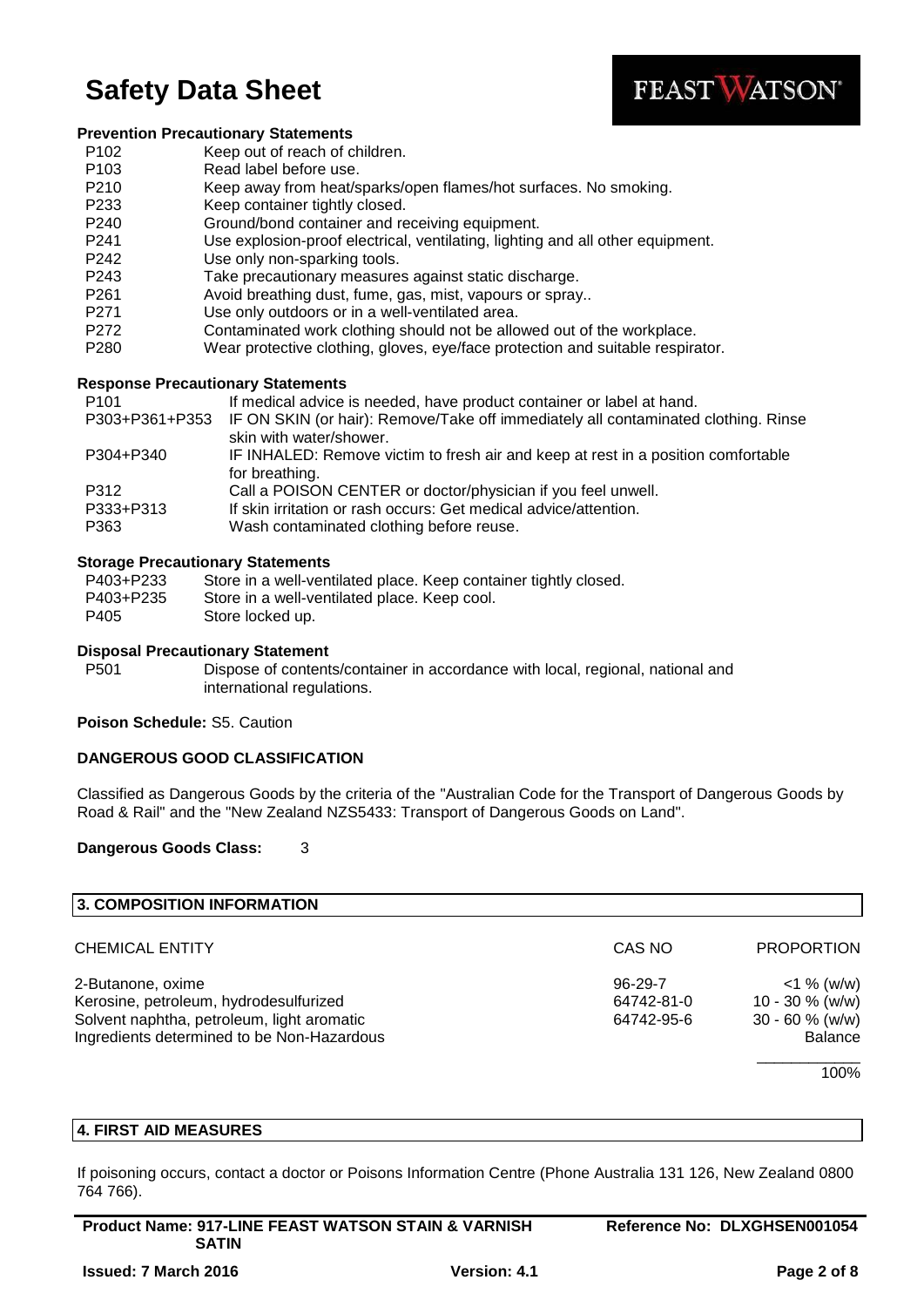**Inhalation:** Remove victim from exposure - avoid becoming a casualty. Remove contaminated clothing and loosen remaining clothing. Allow patient to assume most comfortable position and keep warm. Keep at rest until fully recovered. Seek medical advice if effects persist.

**Skin Contact:** Effects may be delayed. If skin or hair contact occurs, remove contaminated clothing and flush skin and hair with running water. If swelling, redness, blistering or irritation occurs seek medical assistance. For gross contamination, immediately drench with water and remove clothing. Continue to flush skin and hair with plenty of water (and soap if material is insoluble). For skin burns, cover with a clean, dry dressing until medical help is available. If blistering occurs, do NOT break blisters. If swelling, redness, blistering, or irritation occurs seek medical assistance.

**Eye contact:** If in eyes wash out immediately with water. In all cases of eye contamination it is a sensible precaution to seek medical advice.

**Ingestion:** Rinse mouth with water. If swallowed, do NOT induce vomiting. Give a glass of water to drink. Never give anything by the mouth to an unconscious patient. If vomiting occurs give further water. Seek medical advice.

**PPE for First Aiders:** Wear safety shoes, overalls, gloves, safety glasses, respirator. Use with adequate ventilation. If inhalation risk exists wear organic vapour/particulate respirator meeting the requirements of AS/NZS 1715 and AS/NZS 1716. Available information suggests that gloves made from nitrile rubber should be suitable for intermittent contact. However, due to variations in glove construction and local conditions, the user should make a final assessment. Always wash hands before smoking, eating, drinking or using the toilet. Wash contaminated clothing and other protective equipment before storing or re-using.

**Notes to physician:** Treat symptomatically. Effects may be delayed.

## **5. FIRE FIGHTING MEASURES**

#### **Hazchem Code:** •3Y

**Suitable extinguishing media:** If material is involved in a fire use alcohol resistant foam or dry agent (carbon dioxide, dry chemical powder).

**Specific hazards:** Flammable liquid and vapour. May form flammable vapour mixtures with air. Flameproof equipment necessary in area where this chemical is being used. Nearby equipment must be earthed. Electrical requirements for work area should be assessed according to AS3000. Vapour may travel a considerable distance to source of ignition and flash back. Avoid all ignition sources. All potential sources of ignition (open flames, pilot lights, furnaces, spark producing switches and electrical equipment etc) must be eliminated both in and near the work area. Do NOT smoke.

**Fire fighting further advice:** Heating can cause expansion or decomposition leading to violent rupture of containers. If safe to do so, remove containers from path of fire. Keep containers cool with water spray. On burning or decomposing may emit toxic fumes. Fire fighters to wear self-contained breathing apparatus and suitable protective clothing if risk of exposure to vapour or products of combustion or decomposition.

## **6. ACCIDENTAL RELEASE MEASURES**

#### **SMALL SPILLS**

Wear protective equipment to prevent skin and eye contamination. Avoid inhalation of vapours or dust. Wipe up with absorbent (clean rag or paper towels). Collect and seal in properly labelled containers or drums for disposal.

#### **LARGE SPILLS**

If safe to do so, shut off all possible sources of ignition. Clear area of all unprotected personnel. Slippery when spilt. Avoid accidents, clean up immediately. Wear protective equipment to prevent skin and eye contamination and the inhalation of vapours. Work up wind or increase ventilation. Contain - prevent run off into drains and

**Product Name: 917-LINE FEAST WATSON STAIN & VARNISH SATIN**

FEAST WATSON®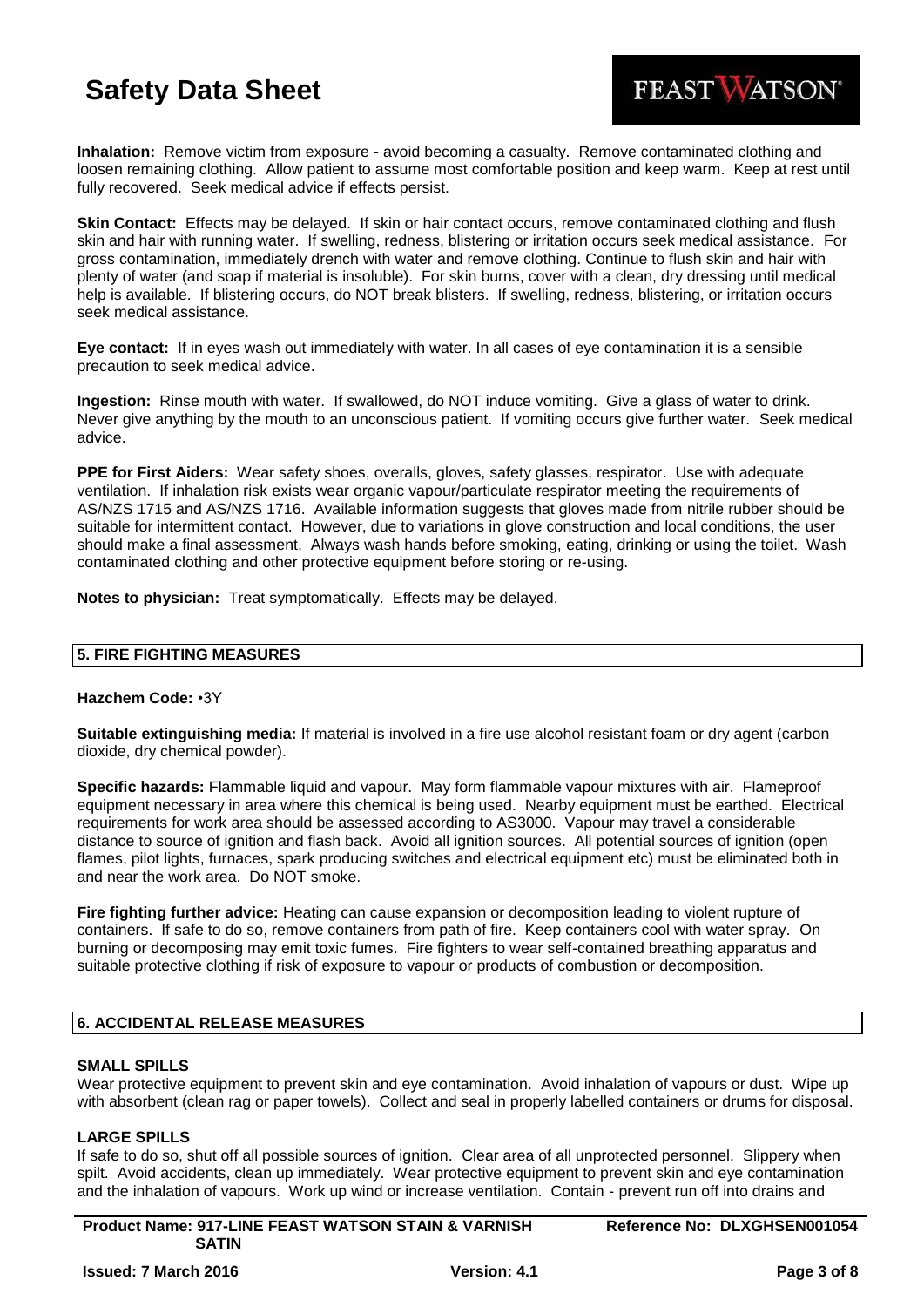

waterways. Use absorbent (soil, sand or other inert material). Use a spark-free shovel. Collect and seal in properly labelled containers or drums for disposal. If contamination of crops, sewers or waterways has occurred advise local emergency services.

### **Dangerous Goods - Initial Emergency Response Guide No:** 14

## **7. HANDLING AND STORAGE**

**Handling:** Avoid eye contact and skin contact. Avoid inhalation of vapour, mist or aerosols.

**Storage:** Store in a cool, dry, well-ventilated place and out of direct sunlight. Store away from foodstuffs. Store away from incompatible materials described in Section 10. Store away from sources of heat and/or ignition. Store locked up. Keep container standing upright. Keep containers closed when not in use - check regularly for leaks.

This material is classified as a Class 3 Flammable Liquid as per the criteria of the "Australian Code for the Transport of Dangerous Goods by Road & Rail" and/or the "New Zealand NZS5433: Transport of Dangerous Goods on Land" and must be stored in accordance with the relevant regulations.

This material is a Scheduled Poison Schedule 5 (Caution) and must be stored, maintained and used in accordance with the relevant regulations.

## **8. EXPOSURE CONTROLS / PERSONAL PROTECTION**

**National occupational exposure limits:** No value assigned for this specific material by Safe Work Australia.

**Biological Limit Values:** As per the "National Model Regulations for the Control of Workplace Hazardous Substances (Safe Work Australia)" the ingredients in this material do not have a Biological Limit Allocated.

**Engineering Measures:** Natural ventilation should be adequate under normal use conditions.

**Personal Protection Equipment:** SAFETY SHOES, OVERALLS, GLOVES, SAFETY GLASSES, RESPIRATOR.

Wear safety shoes, overalls, gloves, safety glasses, respirator. Use with adequate ventilation. If inhalation risk exists wear organic vapour/particulate respirator meeting the requirements of AS/NZS 1715 and AS/NZS 1716. Available information suggests that gloves made from nitrile rubber should be suitable for intermittent contact. However, due to variations in glove construction and local conditions, the user should make a final assessment. Always wash hands before smoking, eating, drinking or using the toilet. Wash contaminated clothing and other protective equipment before storing or re-using.

**Hygiene measures:** Keep away from food, drink and animal feeding stuffs. When using do not eat, drink or smoke. Wash hands prior to eating, drinking or smoking. Avoid contact with clothing. Avoid eye contact and skin contact. Avoid inhalation of vapour, mist or aerosols. Ensure that eyewash stations and safety showers are close to the workstation location.

|                                                                      | 9. PHYSICAL AND CHEMICAL PROPERTIES                                            |                                                                       |
|----------------------------------------------------------------------|--------------------------------------------------------------------------------|-----------------------------------------------------------------------|
| Form:<br>Colour:<br>Odour:                                           | Viscous Liquid<br>Coloured<br>Solvent                                          |                                                                       |
| Solubility:<br>Specific Gravity (20 °C):<br>Vapour Pressure (20 °C): | <b>Relative Vapour Density (air=1):</b>                                        | Insoluble in water. Soluble in organic solvents.<br>1.0<br>>1<br>N Av |
|                                                                      | <b>Product Name: 917-LINE FEAST WATSON STAIN &amp; VARNISH</b><br><b>SATIN</b> | Reference No: DLXGHSEN001054                                          |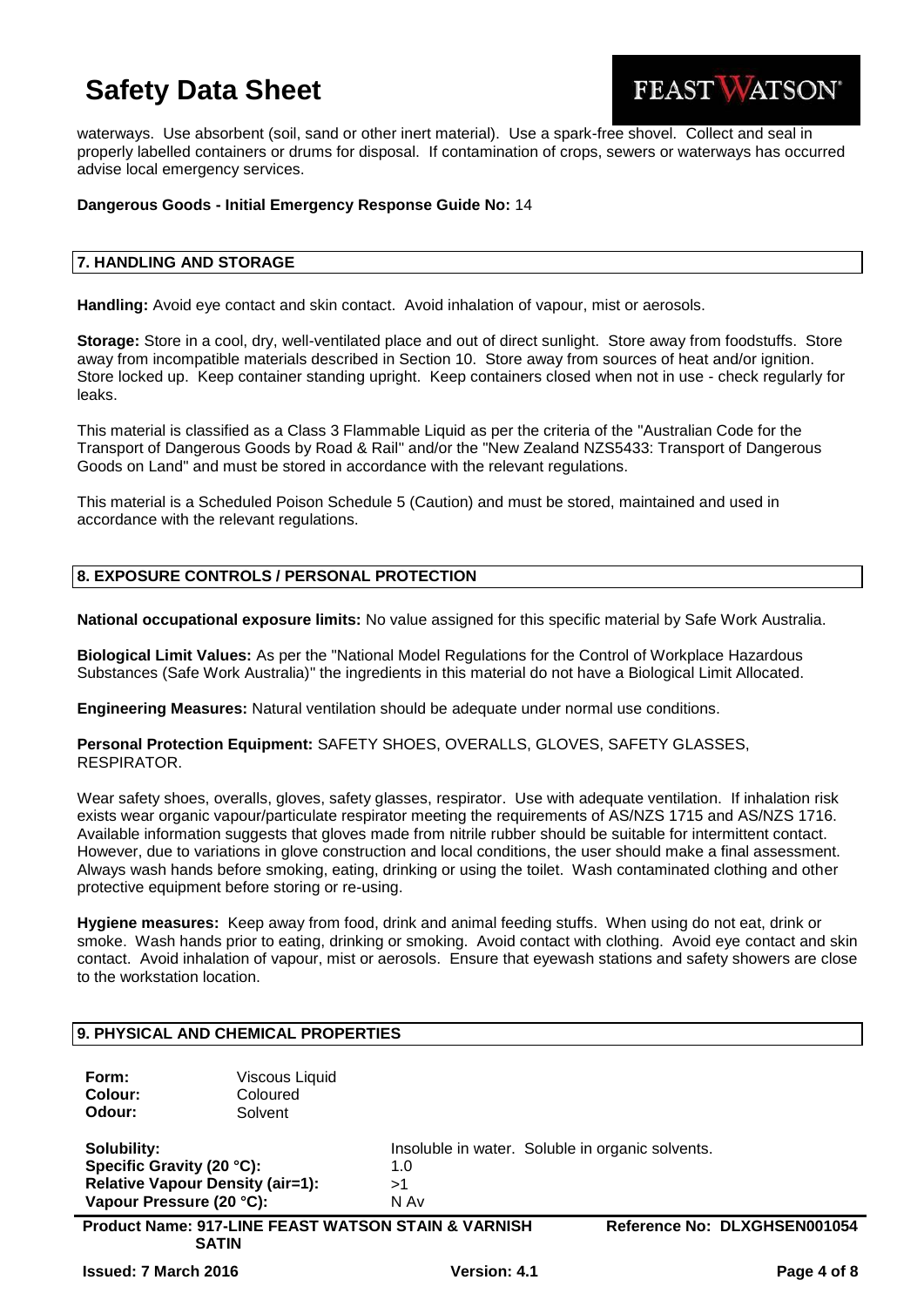

Flash Point (°C): >23°C **Flammability Limits (%):** N Av **Autoignition Temperature (°C):** N Av **Melting Point/Range (°C):** N Av **Boiling Point/Range (°C):** N Av **Decomposition Point (°C):** N Av **pH:** N App **Viscosity:** N Av **Total VOC (g/Litre):** N Av

#### (Typical values only - consult specification sheet)  $N Av = Not available, N App = Not applicable$

#### **10. STABILITY AND REACTIVITY**

**Chemical stability:** This material is thermally stable when stored and used as directed.

**Conditions to avoid:** Elevated temperatures and sources of ignition.

**Incompatible materials:** Oxidising agents.

**Hazardous decomposition products:** Oxides of carbon and nitrogen, smoke and other toxic fumes.

**Hazardous reactions:** No known hazardous reactions.

#### **11. TOXICOLOGICAL INFORMATION**

No adverse health effects expected if the product is handled in accordance with this Safety Data Sheet and the product label. Symptoms or effects that may arise if the product is mishandled and overexposure occurs are:

#### **Acute Effects**

**Inhalation:** Material may be an irritant to mucous membranes and respiratory tract. Inhalation of vapour can result in headaches, dizziness and possible nausea. Inhalation of high concentrations can produce central nervous system depression, which can lead to loss of co-ordination, impaired judgement and if exposure is prolonged, unconsciousness.

**Skin contact:** Contact with skin may result in irritation. A skin sensitiser. Repeated or prolonged skin contact may lead to allergic contact dermatitis.

**Ingestion:** Swallowing can result in nausea, vomiting and irritation of the gastrointestinal tract.

**Eye contact:** May be an eye irritant.

#### **Acute toxicity**

**Inhalation:** This material has been classified as non-hazardous. Acute toxicity estimate (based on ingredients): >20 mg/L

**Skin contact:** This material has been classified as non-hazardous. Acute toxicity estimate (based on ingredients): >2,000 mg/Kg bw

**Ingestion:** This material has been classified as non-hazardous. Acute toxicity estimate (based on ingredients): >2,000 mg/Kg bw

**Corrosion/Irritancy:** Eye: this material has been classified as not corrosive or irritating to eyes. Skin: this material has been classified as not corrosive or irritating to skin.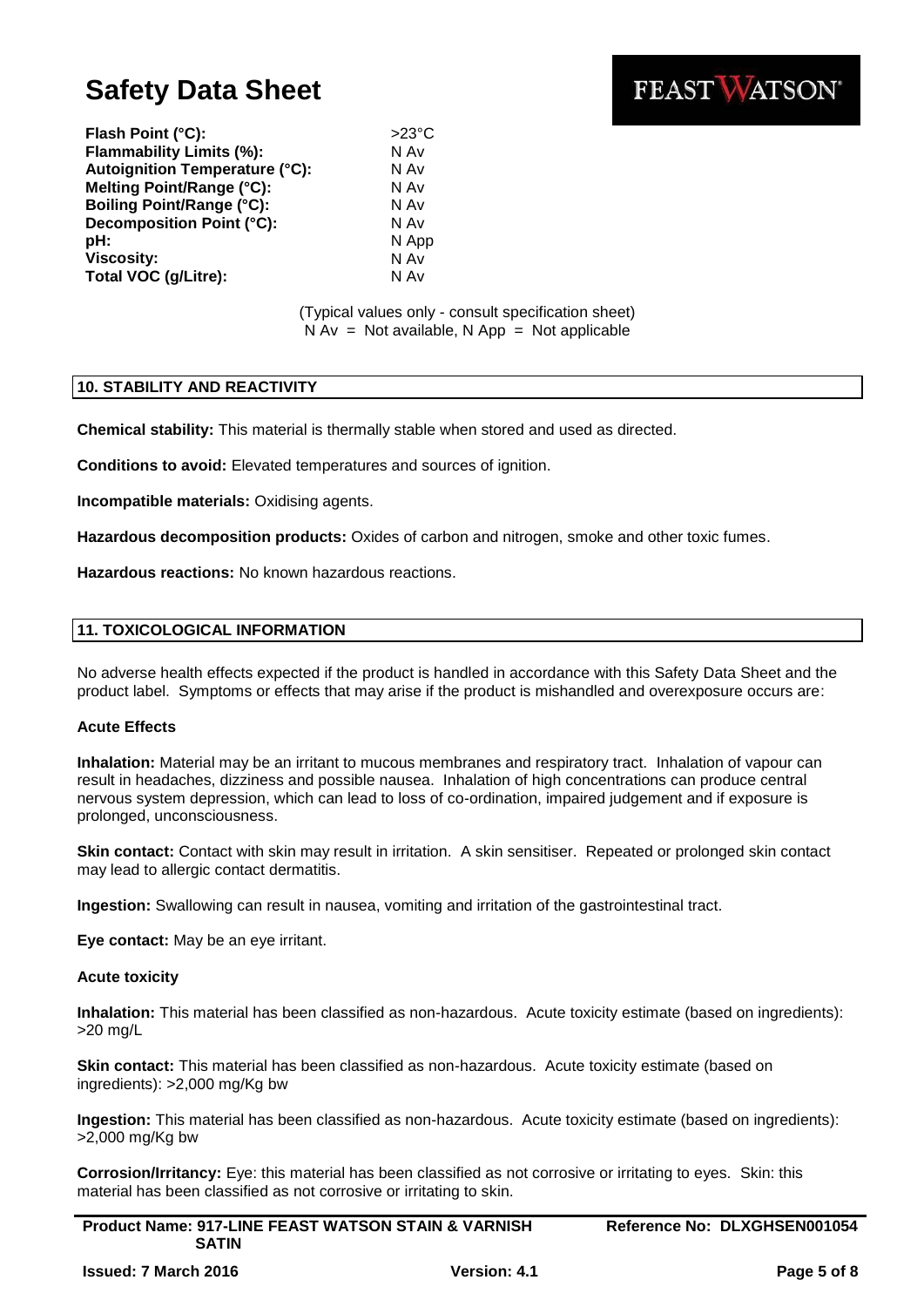

**Sensitisation:** Inhalation: this material has been classified as not a respiratory sensitiser. Skin: this material has been classified as a Category 1A Hazard (skin sensitiser).

**Aspiration hazard:** This material has been classified as non-hazardous.

**Specific target organ toxicity (single exposure):** This material has been classified as a Category 3 Hazard. Exposure via inhalation may result in depression of the central nervous system.

## **Chronic Toxicity**

**Mutagenicity:** This material has been classified as non-hazardous.

**Carcinogenicity:** This material has been classified as non-hazardous.

**Reproductive toxicity (including via lactation):** This material has been classified as non-hazardous.

**Specific target organ toxicity (repeat exposure):** This material has been classified as non-hazardous.

## **12. ECOLOGICAL INFORMATION**

Avoid contaminating waterways.

**Acute aquatic hazard:** This material has been classified as non-hazardous. Acute toxicity estimate (based on ingredients): >100 mg/L

**Long-term aquatic hazard:** This material has been classified as a Category Chronic 2 Hazard. Non-rapidly or rapidly degradable substance for which there are adequate chronic toxicity data available OR in the absence of chronic toxicity data, Acute toxicity estimate (based on ingredients): 1 - 10 mg/L, where the substance is not rapidly degradable and/or BCF  $\geq$  500 and/or log Kow  $\geq$  4.

**Ecotoxicity:** No information available.

**Persistence and degradability:** No information available.

**Bioaccumulative potential:** No information available.

**Mobility:** No information available.

#### **13. DISPOSAL CONSIDERATIONS**

Persons conducting disposal, recycling or reclamation activities should ensure that appropriate personal protection equipment is used, see "Section 8. Exposure Controls and Personal Protection" of this SDS.

If possible material and its container should be recycled. If material or container cannot be recycled, dispose in accordance with local, regional, national and international Regulations.

## **14. TRANSPORT INFORMATION**

## **ROAD AND RAIL TRANSPORT**

Classified as Dangerous Goods by the criteria of the "Australian Code for the Transport of Dangerous Goods by Road & Rail" and the "New Zealand NZS5433: Transport of Dangerous Goods on Land".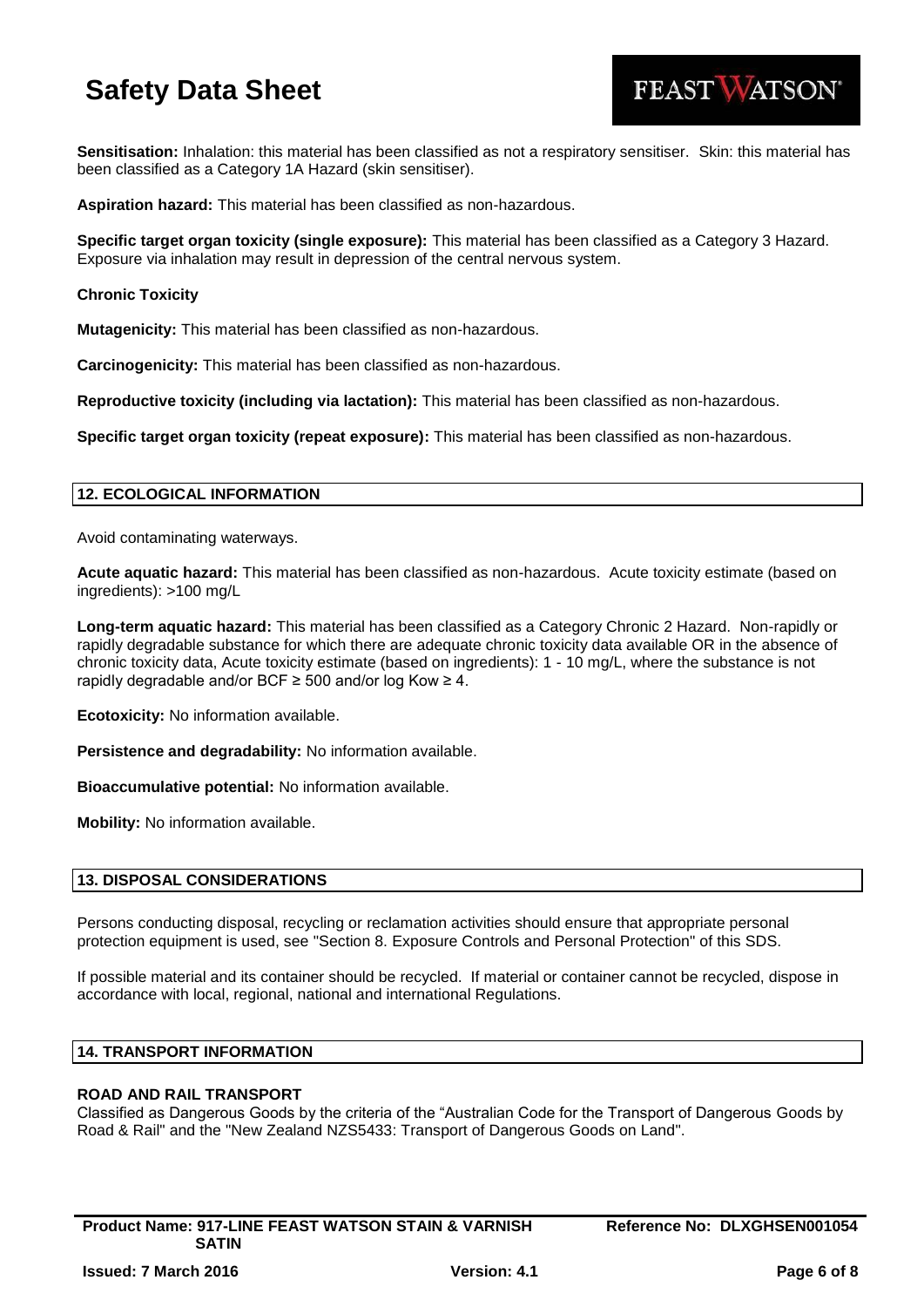



**UN No:** 1263 **Dangerous Goods Class:** 3 **Packing Group:** III **Hazchem Code:** •3Y **Emergency Response Guide No:** 14

**Proper Shipping Name:** PAINT

**Segregation Dangerous Goods:** Not to be loaded with explosives (Class 1), flammable gases (Class 2.1), if both are in bulk, toxic gases (Class 2.3), spontaneously combustible substances (Class 4.2), oxidising agents (Class 5.1), organic peroxides (Class 5.2), toxic substances (Class 6.1), infectious substances (Class 6.2) or radioactive substances (Class 7). Exemptions may apply.

## **MARINE TRANSPORT**

Classified as Dangerous Goods by the criteria of the International Maritime Dangerous Goods Code (IMDG Code) for transport by sea. This material is classified as a Marine Pollutant (P) according to the International Maritime Dangerous Goods Code.



| UN No:                       | 1263         |
|------------------------------|--------------|
| Dangerous Goods Class:       | 3            |
| <b>Packing Group:</b>        | Ш            |
| <b>Proper Shipping Name:</b> | <b>PAINT</b> |

#### **AIR TRANSPORT**

Classified as Dangerous Goods by the criteria of the International Air Transport Association (IATA) Dangerous Goods Regulations for transport by air.



**UN No:** 1263 **Dangerous Goods Class:** 3 **Packing Group:** III

**Proper Shipping Name:** PAINT

## **15. REGULATORY INFORMATION**

#### **This material is not subject to the following international agreements:**

Montreal Protocol (Ozone depleting substances) The Stockholm Convention (Persistent Organic Pollutants) The Rotterdam Convention (Prior Informed Consent)

**Product Name: 917-LINE FEAST WATSON STAIN & VARNISH SATIN**